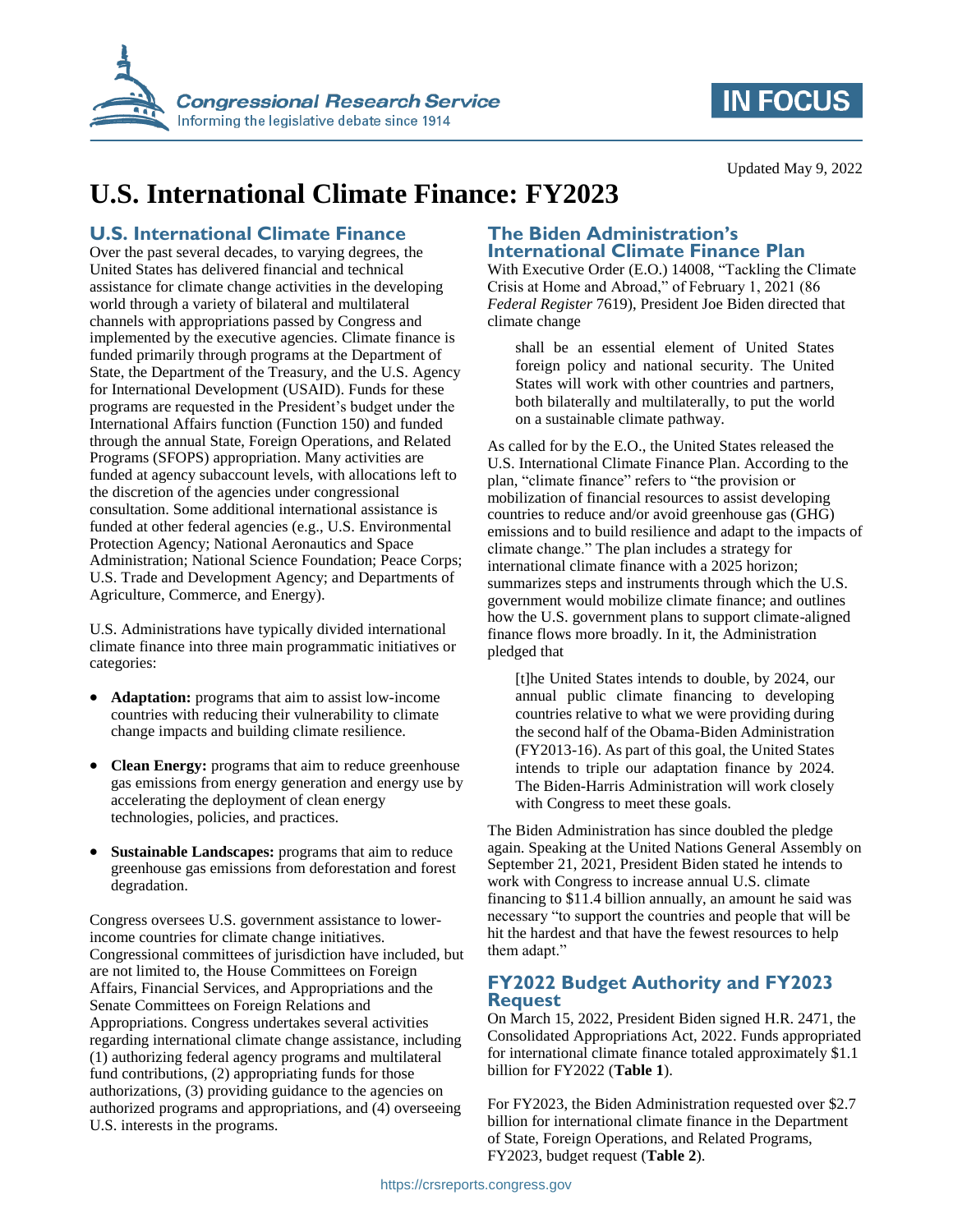**Table 1. Climate Finance in H.R. 2471—Consolidated Appropriations Act, 2022**

(in millions of U.S. dollars)

<span id="page-1-0"></span>

| Agency                                                                                                         | Program/Fund                                    | <b>Funding Levels</b>   |
|----------------------------------------------------------------------------------------------------------------|-------------------------------------------------|-------------------------|
| Multilateral Assistance: Title V (Subtotal)                                                                    |                                                 | \$341.2                 |
| U.S. Department of State                                                                                       | <b>IPCC / UNFCCC</b>                            | \$15.0                  |
|                                                                                                                | Montreal Protocol Fund                          | \$51.9                  |
| U.S. Department of the Treasury                                                                                | <b>Global Environment Facility</b>              | \$149.3                 |
|                                                                                                                | Green Climate Fund                              |                         |
|                                                                                                                | Clean Technology Fund                           | \$125.0                 |
| <b>Bilateral Economic Assistance: Title III (Subtotal)</b>                                                     |                                                 | \$730.0                 |
| U.S. Department of State and U.S. Agency<br>for International Development, among<br>other development agencies | Sustainable Landscapes                          | Not less than \$185.0   |
|                                                                                                                | Adaptation                                      | Not less than \$270.0   |
|                                                                                                                | Renewable Energy                                | Not less than \$260.0   |
| U.S. Department of the Treasury                                                                                | Tropical Forest Conservation and Coral Reef Act | \$15.0                  |
| <b>Climate Finance (Total)</b>                                                                                 |                                                 | Not less than \$1,071.2 |

<span id="page-1-1"></span>**Source:** Congress.gov.

#### **Table 2. Climate Finance in the Biden Administration's FY2023 Budget Request**

(in millions of U.S. dollars)

| Agency                                                         | Program/Fund                                                                                                                                                                                                                           | <b>Request</b>                            |
|----------------------------------------------------------------|----------------------------------------------------------------------------------------------------------------------------------------------------------------------------------------------------------------------------------------|-------------------------------------------|
| Multilateral Climate Change and Environmental Funds (Subtotal) |                                                                                                                                                                                                                                        | \$2,277.7                                 |
| U.S. Department of the Treasury                                | Green Climate Fund                                                                                                                                                                                                                     | \$1,600.0                                 |
|                                                                | <b>Global Environment Facility</b>                                                                                                                                                                                                     | \$127.7                                   |
|                                                                | Clean Technology Fund                                                                                                                                                                                                                  | \$550.0                                   |
| <b>Bilateral and Other Programming (Subtotal)</b>              |                                                                                                                                                                                                                                        | \$441.5                                   |
| U.S. Department of the Treasury                                | Tropical Forest Conservation and Coral Reef Act                                                                                                                                                                                        | \$15.0                                    |
| U.S. Department of State                                       | Intergovernmental Panel on Climate Change / United Nations<br>Framework Convention on Climate Change                                                                                                                                   | \$21.0                                    |
|                                                                | Montreal Protocol Fund                                                                                                                                                                                                                 | \$64.0                                    |
|                                                                | Oceans and International Environmental and Scientific Affairs                                                                                                                                                                          | \$341.5                                   |
| Other Agencies                                                 | (Including U.S. Agency for International Development; Peace<br>Corps; Millennium Challenge Corporation; U.S. Trade and<br>Development Agency; Export-Import Bank; and International<br>Development Finance Corporation, among others.) | Unspecified sub-<br>account level funding |
| <b>Climate Finance (Total)</b>                                 |                                                                                                                                                                                                                                        | Not less than \$2,719.2                   |

**Source:** U.S. Department of State, "Congressional Budget Justification Department of State, Foreign Operations, and Related Programs," FY2023, https://www.state.gov/fy-2023-international-affairs-budget/.

**Notes:** For a discussion of the multilateral funds and programs, and a primer on U.S. international climate finance commitments, see CRS In Focus IF10763, *U.S. International Climate Finance: A Primer*. Of the FY2023 request, the State Department states: "Because the Global Environment Facility (GEF) supports multiple environmental goals, only 85 percent of GEF funding (\$127.67 million [of the \$150.2 million request]) is included in the climate finance totals."

**Richard K. Lattanzio**, Specialist in Environmental Policy

**IF12036**